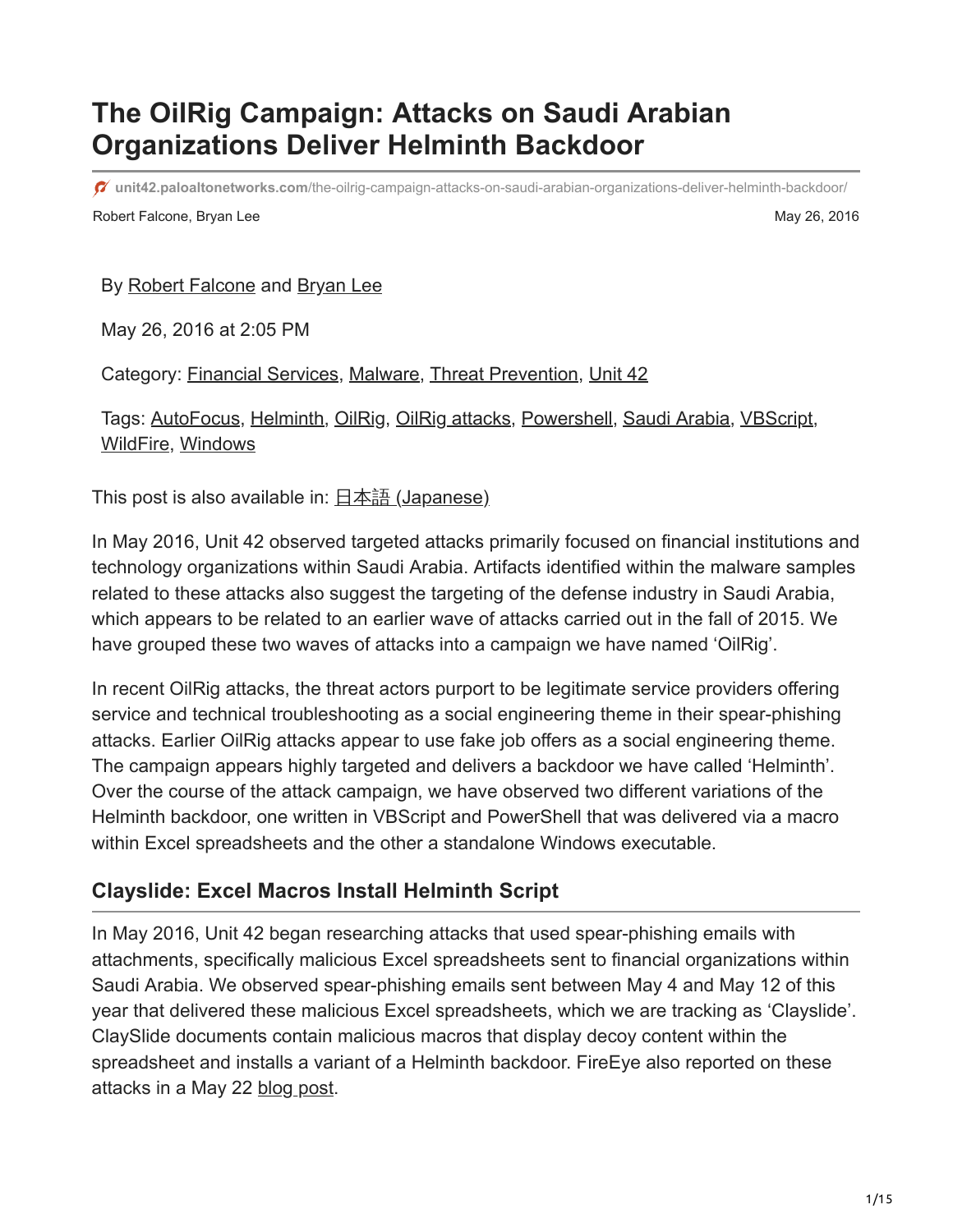The macro within Clayslide samples installs the Helminth script, which is composed of a VBScript called 'update.vbs' and a PowersShell script called 'dns.ps1'. The purpose of the VBScript is to send network beacons to its command and control server using HTTP requests and will either download a file or run a batch script provided within the HTTP response. The VBScript also uploads the output of the provided batch scripts to the command and control (C2) server, which provides threat actors a functional remote shell to the system.

The PowerShell script has similar capabilities to the VBScript, but instead of using HTTP for communications it uses a series of DNS queries to send and receive data from the server. This communication channel relies on the C2 server responding to DNS queries with IP addresses that the PowerShell script will parse treat as data to construct a batch script to execute on the system. The script specifically looks for the IP address "33.33.x.x" to mark the beginning of the batch script transfer. The script will continue sending additional DNS requests and use the octets of the resolving IP addresses as characters to write to the batch script. The script continues to write data to the batch script until it receives the IP address "35.35.35.35", which notifies the script to stop saving data to the file and to run the batch script.

Please reference the Appendix for more detailed information on the Clayslide delivery documents and the Helminth script variant.

## **Discovery of Executable Helminth Variant**

Additional samples were discovered in WildFire exhibiting the same DNS-based C2 behavior as the script variant of Helminth; however, many of these samples were found to be Windows executable, instead of the previously observed VBScript and PowerShell combination. These samples were found to contain the same functionality as the previously mentioned Helminth samples. Figure 1 shows the code within the VBScript version of Helminth checking resolving IP addresses for the 35.35.35.35 IP address to stop appending data to a batch script before executing it, while Figure 2 shows the same functionality within the executable version of the Trojan.

```
elseif ($mydata.Equals('35.35.35.35'))
ł
    $global:myflag = 0ŀ
```
*Figure 1 Helminth dns.ps1 PowerShell script looking for 35.35.35.35 IP address*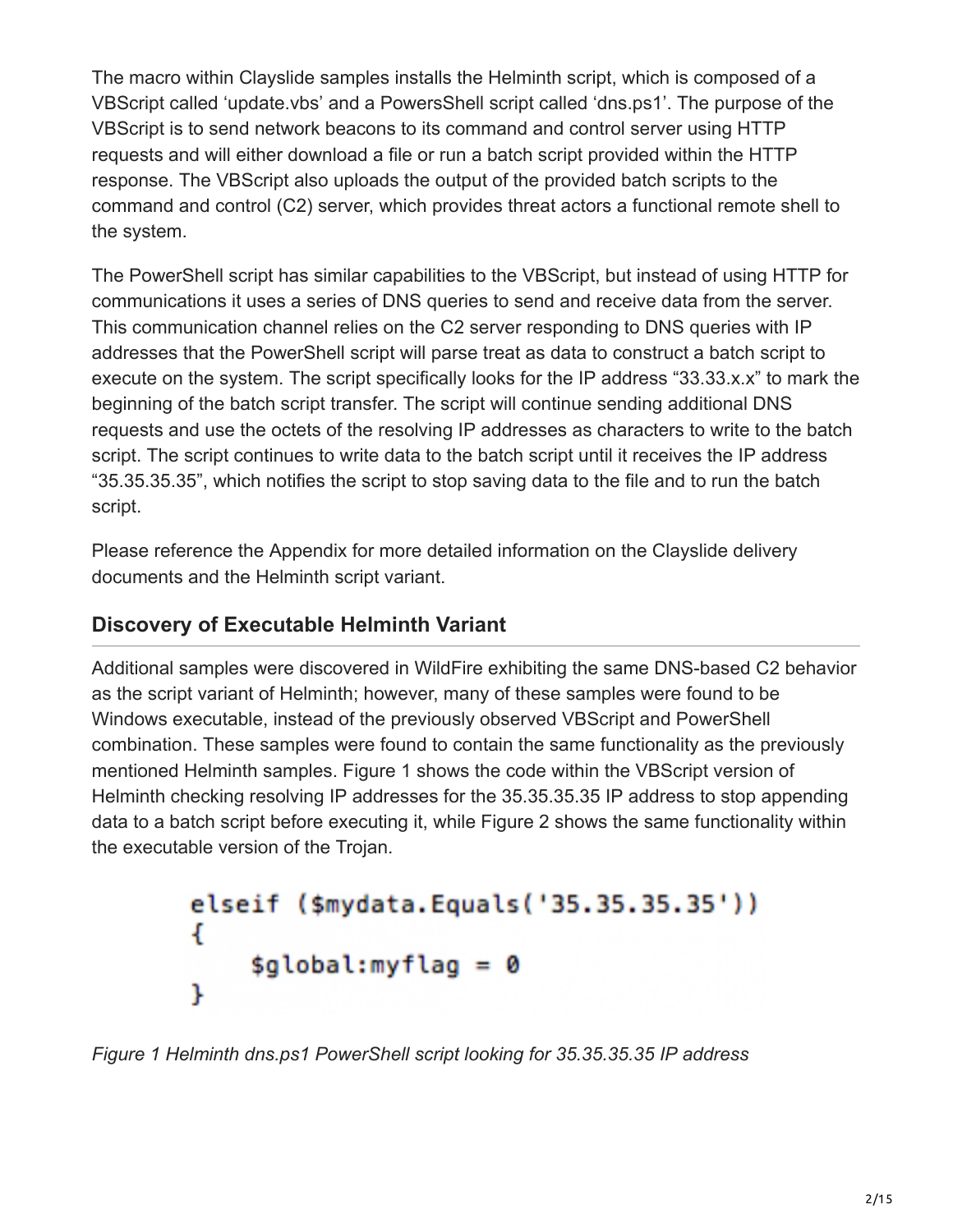

*Figure 2 Helminth executable looking for the 35.35.35.35 IP address*

This suggests that the threat actors developed the executable variant of Helminth as a standalone option whose installation does not rely on a macro within an Excel spreadsheet. This also suggests that the threat actors purposely used the same communication methods across both variants with the intention to use the same command and control server application. This variant of the Trojan is also where we obtained its name, as several of these payloads had the following debug symbol path that suggests the malware author called this project 'Helminth':

#### *E:\Projects\hlm updated\Helminth\Release\Helminth.pdb*

Please reference the Appendix for additional details on the Helminth executable variant.

## **Delivery of Windows Executable Helminth Variant**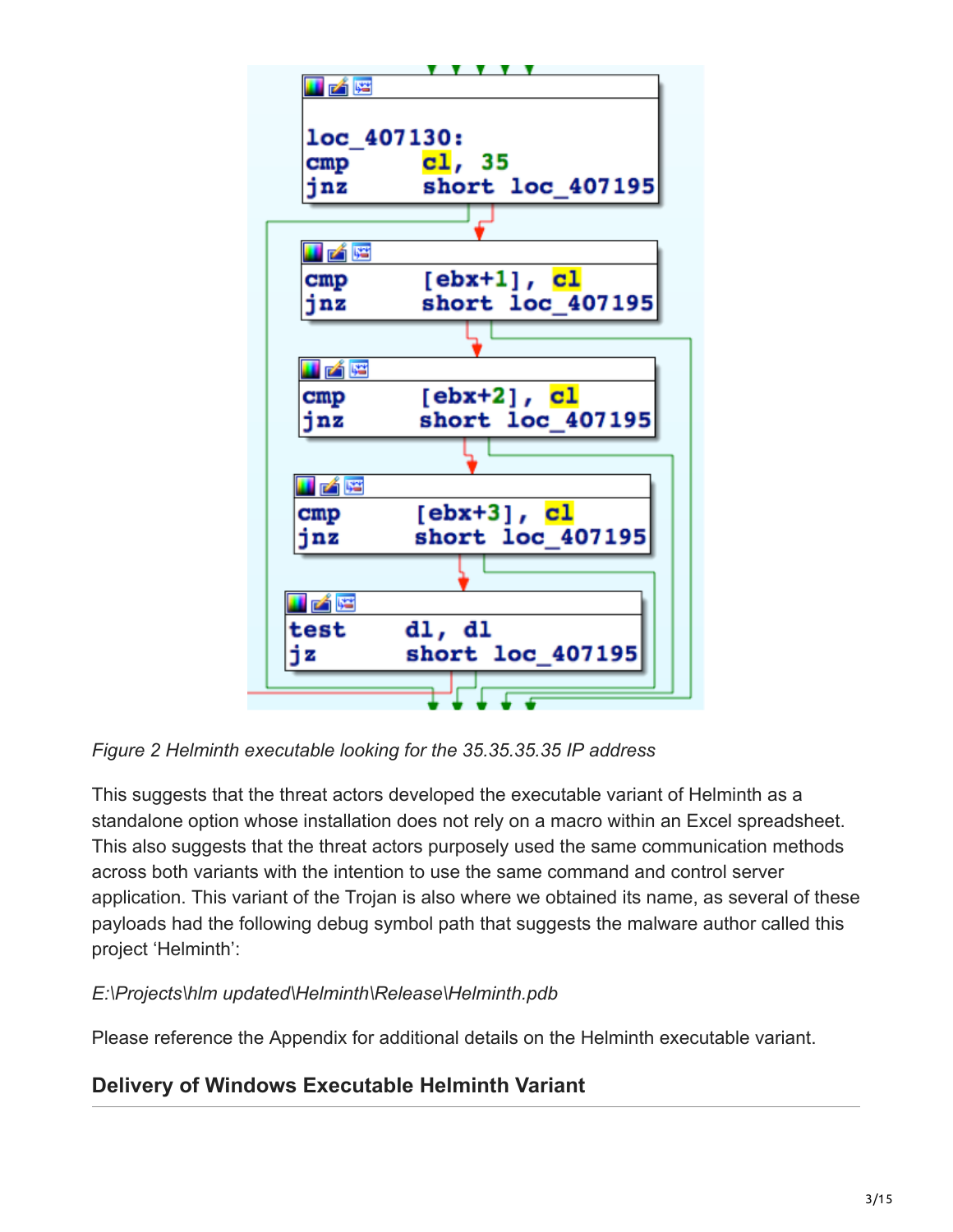Unit 42 does not have detailed targeting information associated with attacks delivering the executable variant of the Helminth Trojan, however, we found a Zip archive created in August 2015 that may have been used by the threat actors to deliver the Helminth Trojan. This Zip file was hosted at the following location:

#### *hxxp://minfosecu.doosan[.]com/data/joboffer.zip*

The Zip archive is encrypted with an unknown password, but we know it contains two files named joboffer.chm and thumb.db. The thumb.db file in the archive has the same name and file size (368128 bytes) as a dropper Trojan we track as 'HerHer' (SHA256: fb424443ad3e27ef535574cf7e67fbf9054949c48ec19be0b9ddfbfc733f9b07) that installs a known Helminth executable sample. The joboffer.chm file is a compiled HTML file that we believe loads and executes the 'thumb.db' file as a payload, but we cannot be absolutely sure as we do not have the password required to extract the files from the archive.

The decoy opened by the Helminth sample installed by 'thumb.db' (seen in Figure 3) is a dialog box associated with HTML help, which further strengthens our theory that the joboffer.chm ran the sample. This decoy suggests that the threat actors wanted to open the HTML help dialog after installing the Helminth Trojan, as the joboffer.chm file is effectively a standalone HTML file. We believe that the threat actors employed social engineering to underplay the situation and provide a different legitimate job offer if the victim responded with concerns of malicious activity.

| Microsoft HTML Help |                                                                                                                                                                                                                                                                                                                                                                                                                     |
|---------------------|---------------------------------------------------------------------------------------------------------------------------------------------------------------------------------------------------------------------------------------------------------------------------------------------------------------------------------------------------------------------------------------------------------------------|
|                     | HTML Help Control Version 6.3<br>Copyright (c) 1995-2002 Microsoft Corp.<br>All rights reserved.<br>Waming: This computer program is protected by<br>copyright law and international treaties.<br>Unauthorized reproduction or distribution of this program,<br>or any portion of it, may result in severe civil and criminal<br>penalties, and will be prosecuted to the maximum extent<br>possible under the law. |
|                     | ----------------------------<br>******************************                                                                                                                                                                                                                                                                                                                                                      |

*Figure 3 A Helminth sample displays this dialog box if provided 'w' on the command line*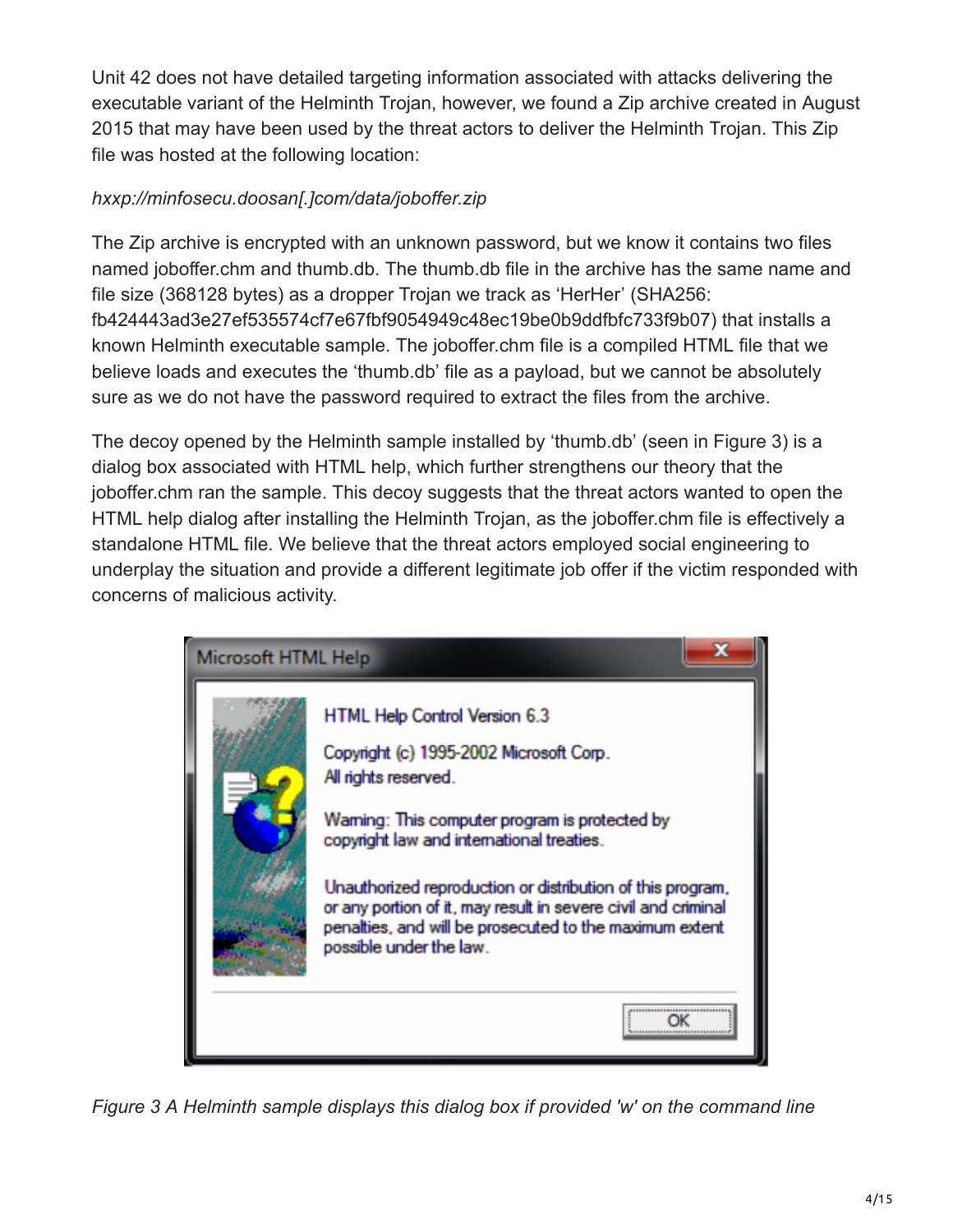The executable variant of Helminth is installed with a dropper Trojan that we are tracking as the HerHer Trojan. This Trojan has two objectives: installing embedded Trojans and displaying either a fake error prompt or a fake "trubleshooting" (the malware author misspelled this word in each sample) utility. Figure 4 is an example of the fake error prompt displayed by the HerHer Trojan.



*Figure 4 Fake Error Prompt Displayed by the HerHer Trojan*

The Helminth executable variant is very similar in functionality to its script-based counterpart, as it also communicates with its C2 server using both HTTP and DNS queries. The major difference in capabilities between the two variants is that the executable version comes with a module that Helminth uses to log keystrokes and the clipboard contents to exfiltrate to the C2 server.

Helminth executable samples send artifacts within network beacons to its C2 server that the Trojan refers to as a 'Group' and 'Name'. We extracted the group and name values from the Helminth executable samples to determine their purpose. It appears that the group values hardcoded into the malware is associated with the targeted organization, as several are Saudi Arabian organizations within the telecommunications and defense industries. This suggests that the threat actors are not only focused on financial organizations, as their target set could include other industries as well.

The name values hardcoded into the Helminth samples are also interesting, as a majority of the names are related to famous philosophers, such as 'Plato' (Greek philosopher), 'Arasto' (Persian and Urdu for Greek philosopher Aristotle), and 'ALAfghani' (Jamal ad-Din al-Afghani, Islamic Philosopher). Other name values embedded in samples contain other Persian words, such as 'Nafti' (نفتی) that translates to 'oily', which led us to name this campaign OilRig).

## **Helminth Infrastructure**

Examining the known infrastructure of the collected sample set of Helminth provides several interesting findings in regards to the adversary's tactics. The variants leveraging malicious macros embedded in Excel documents all share the same command and control server of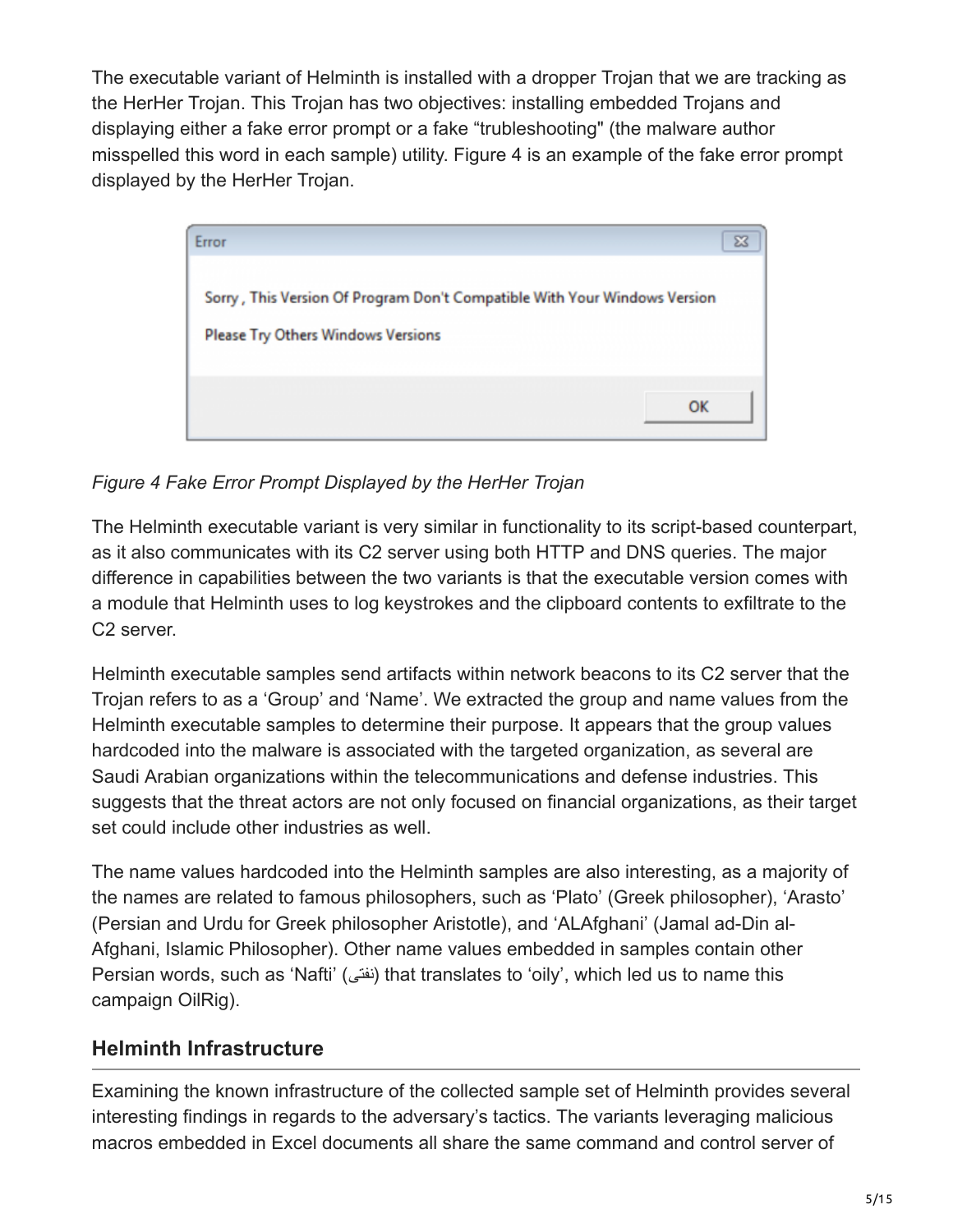go0gie[.]com. The executable variants, on the other hand, used a variety of domains:

*checkgoogle[.]org mydomain1110[.]com kernel[.]ws mydomain1607[.]com mydomain1609[.]com*



#### *Figure 5 Helminth C2 Infrastructure*

Each sample of the weaponized Excel document variant used a unique command and control domain to retrieve a bot ID, using the following format:

#### *00000000<base 36 of a random number smaller than 46655>30.go0gie[.]com*

Each of these domains, however, resolved to the same IP address of 5.39.112.87. This IP is observed as the resolution for two domains in use by the portable executable variants, kernel[.]ws and mydomain1110[.]com. Judging by compile timestamps of the executables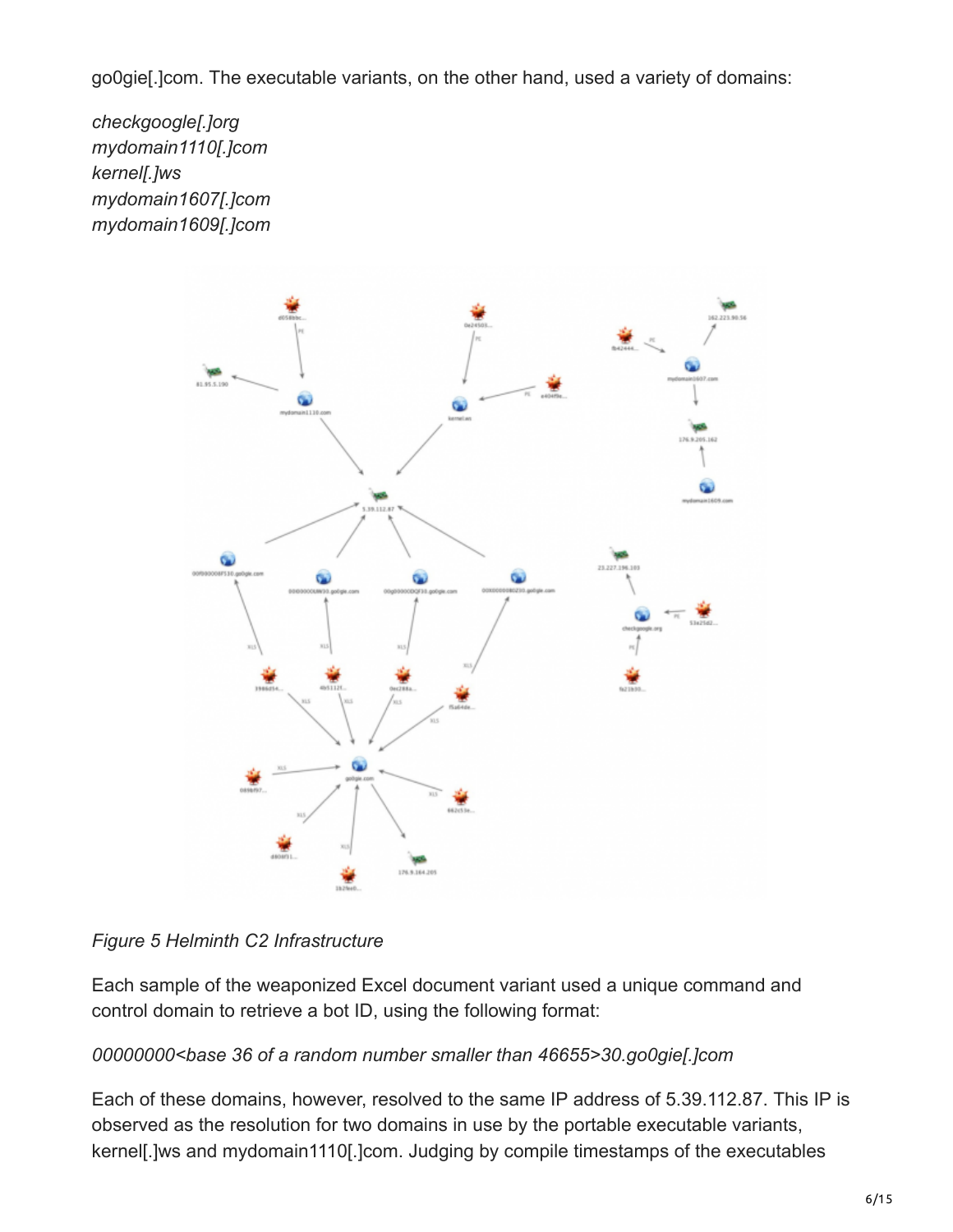and last saved timestamps of the weaponized documents, it is likely the adversary is recycling a previously created C2 server at 5.39.112.87 for the newer macro based variant. The other C2 domains and IPs observed in use by the previous portable executable samples did not have shared infrastructure with the newer macro variants, although there is tactical overlap via the naming scheme of the domains.

Historical WHOIS data reveals additional findings, potentially alluding to an Iranian-based operator. From a timeline perspective, a new domain was registered almost in consecutive months, beginning in July 2015. Each of the domains's WHOIS data contained registrant information that was either reused, or was closely related to previously used information. For example, the domains mydomain1607[.]com and mydomain1609[.]com used the exact same registrant information. The email address edmundj@chmail[.]ir and the geolocation of Tehran, Iran, being of note. Kernel[.]ws and checkgoogle[.]org used very similar email addresses, andre serkisian@yahoo[.]com and andre.serkisian@chmail[.]ir, respectively. The registrant information for kernel[.]ws also provided a geolocation of Tehran, IR and the email provider for the address used in checkgoogle[.]org was the same used for mydomain1607[.]com and mydomain1609[.]com, chmail.ir. The mydomain1110[.]com domain did not appear to reuse any of the previously observed WHOIS data artifacts, but did still give a geolocation of Tehran in addition to the use of an email address linked to other domains thematically similar to the know command and control domains and are potentially related.

Although there is heavy use of Iranian-based artifacts within the WHOIS registrant information, it is important to remember that this data is easily falsified. At face value, however, taking into account the registrant information and the use of Persian language in the samples are compelling indicators that the operators may indeed be based out of Iran.

## **Conclusion**

While researching the OilRig campaign, we have seen two waves of targeted attacks on Saudi Arabian organizations in which a group of threat actors delivered the Helminth Trojan as a payload. The two waves of attacks used separate variants of the Helminth Trojan, specifically a script and executable variant of the Trojan.

The two variants of Helminth use almost identical command and control protocols, which allows the threat actors to maintain consistent infrastructure throughout the campaign to manage the compromised hosts, regardless of the Helminth variant used in the attack.

The two variants of Helminth do require different delivery methods, with the script variant relying on an Excel spreadsheet for delivery, while the executable variant is more traditional in the fact that it can be installed without a delivery document. We speculate that the executable variant involves threat actors socially engineering the victim into running the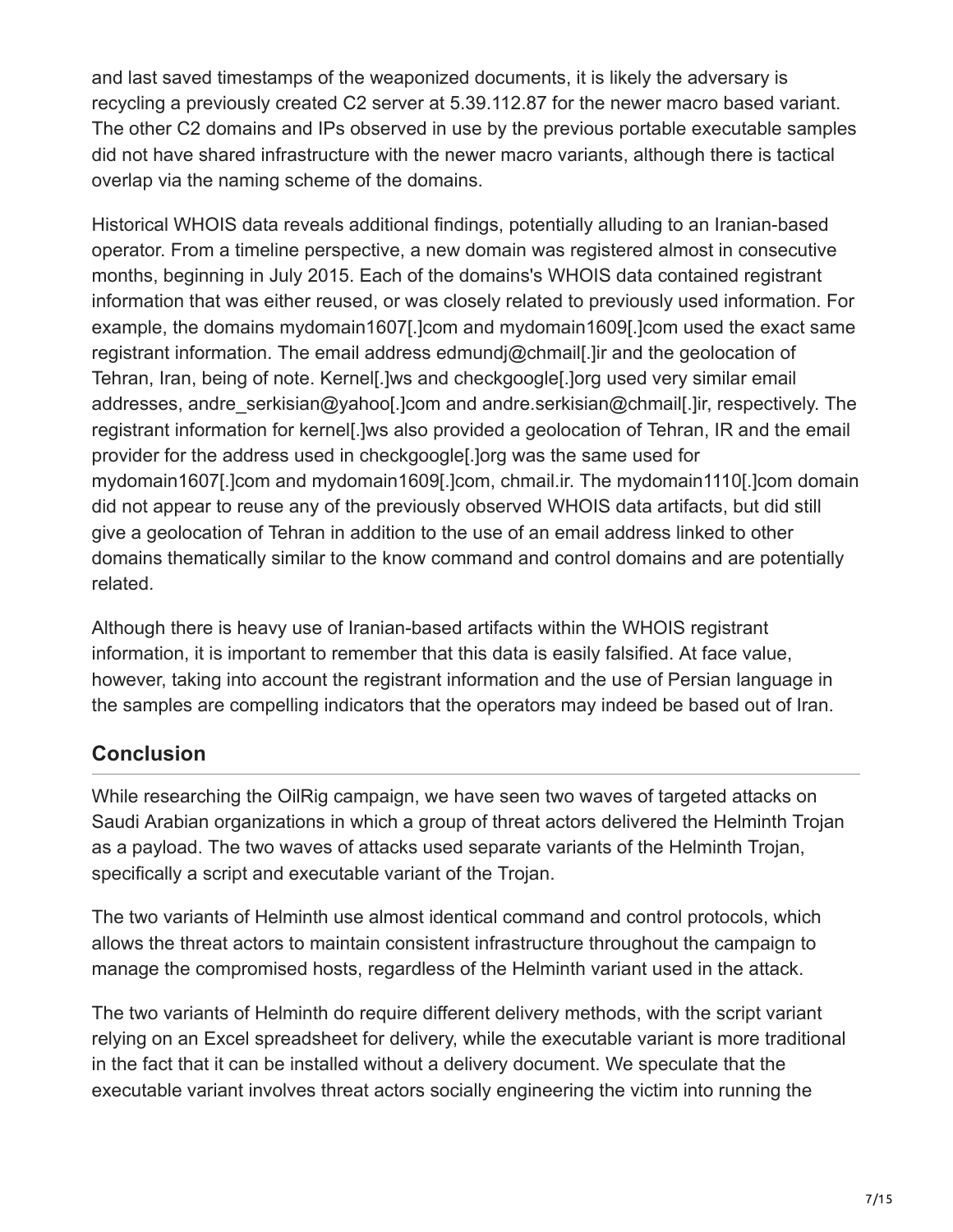payload, rather than installing the payload as the result of successful exploitation of a vulnerability. The multiple delivery methods suggest this threat group is capable of adapting their procedures to suit the current operation in the overarching campaign.

Palo Alto Networks customers are protected from the Helminth Trojan and can gather additional information using the following tools:

- WildFire detection of all known samples as malicious
- All Helminth C2 domains have DNS signatures created and are identified as malicious in PAN-DB.
- AutoFocus tags [Clayslide](https://autofocus.paloaltonetworks.com/#/tag/Unit42.Clayslide), [Helminth](https://autofocus.paloaltonetworks.com/#/tag/Unit42.Helminth) and [HerHerDropper](https://autofocus.paloaltonetworks.com/#/tag/Unit42.HerHerDropper).

## **Appendix**

#### **Clayslide Delivery Documents**

At first, Clayslide spreadsheets display a worksheet called "Incompatible" that contains instructions for the user to manually enable macros (as seen in Figure 6), as macros are disabled in Excel by default. This is an attempt to trick the user into running the embedded macro to install the Trojan, which does not require any vulnerability exploitation. Figure 6 shows the "Protected View" alert in Excel informing the user that there is an embedded macro that may cause harm to the system.

|       | 図目の、ロード                                                                                                                                                                               |               |                    |    |                 |              |              |      |       |                          |   | Sample File.xls [Protected View] - Microsoft Excel |   |        |        |     |
|-------|---------------------------------------------------------------------------------------------------------------------------------------------------------------------------------------|---------------|--------------------|----|-----------------|--------------|--------------|------|-------|--------------------------|---|----------------------------------------------------|---|--------|--------|-----|
| File. | Home                                                                                                                                                                                  | <b>Insert</b> | <b>Page Layout</b> |    | <b>Formulas</b> | Data         | Review       | View |       |                          |   |                                                    |   |        |        |     |
|       | Protected View Office has detected a problem with this file. Editing it may harm your computer. Click for more details.                                                               |               |                    |    |                 |              |              |      |       |                          |   |                                                    |   |        |        |     |
|       | F3                                                                                                                                                                                    | ٠             |                    | s. |                 |              |              |      |       |                          |   |                                                    |   |        |        |     |
|       |                                                                                                                                                                                       | G             | н                  |    |                 | $\mathbf{K}$ | and the con- | M    | $-10$ | $\overline{\phantom{a}}$ | P | $\Omega$                                           | R | $\sim$ | $\cup$ | - V |
|       | created by a newer version of microsoft office. This document is incompatible with current version of office. For viewing the content please press the above "Enable Content" button. |               |                    |    |                 |              |              |      |       |                          |   |                                                    |   |        |        |     |
|       |                                                                                                                                                                                       |               |                    |    |                 |              |              |      |       |                          |   |                                                    |   |        |        |     |
|       | H 4 F H Incompatible                                                                                                                                                                  |               |                    |    |                 |              |              |      |       |                          |   |                                                    |   |        |        |     |

### *Figure 6 Clayslide spreadsheet showing the Incompatible worksheet with instructions to enable macros and Excel displaying its Protected View alert message*

Before the user can enable the macros in accordance with the instructions displayed in the spreadsheet, the user must click the red bar displayed by Protected View and click the "Edit Anyway" button, as seen in 7.

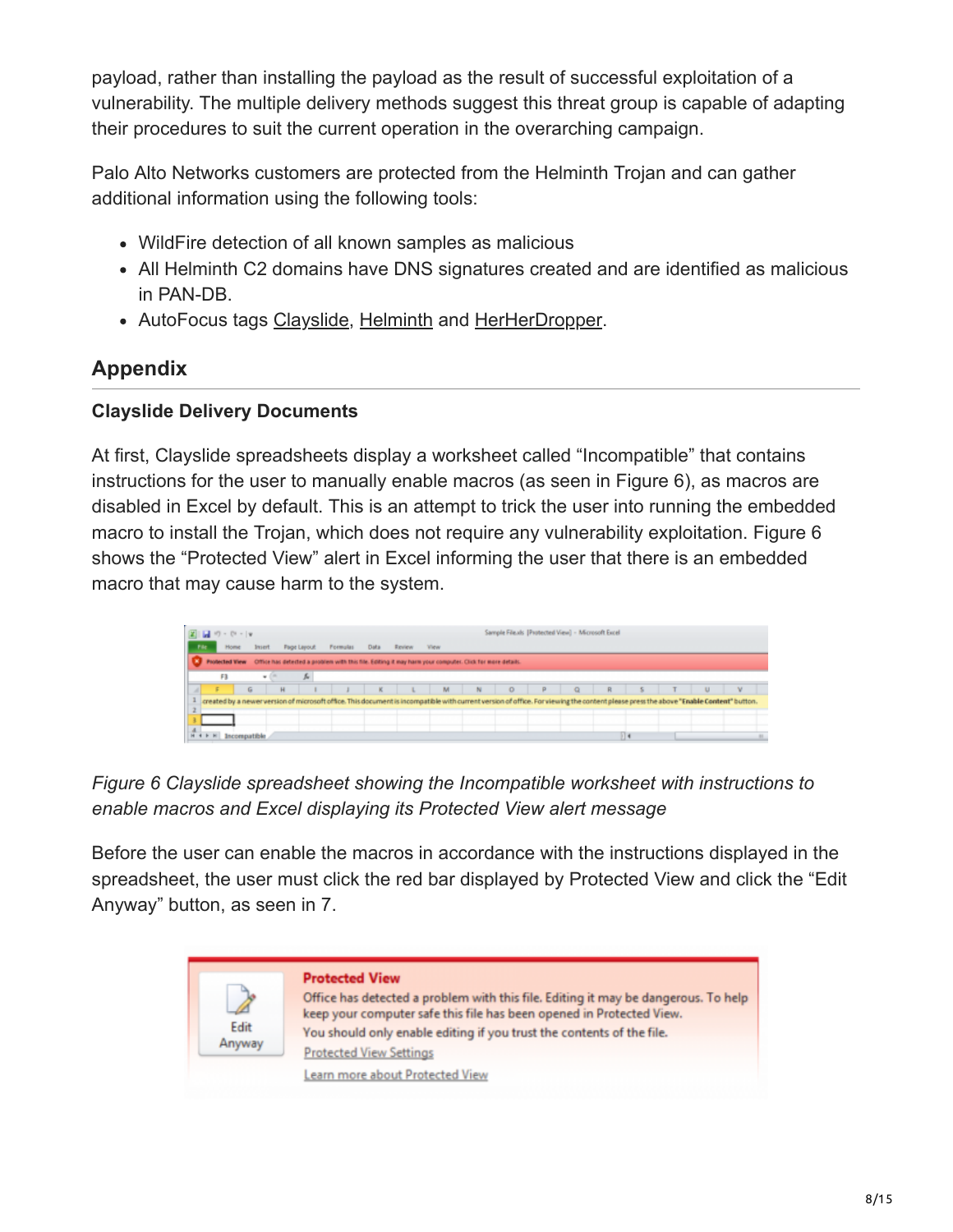*Figure 7 Protected View further mentioning the potential danger with editing the spreadsheet in the ClaySlide sample*

After clicking the "Edit Anyway" button, Excel displays another security warning bar alerting that the spreadsheet contains macros, as seen in Figure 8. The "Enable Content" button mentioned within the instructions displayed within the Clayslide spreadsheet is now presented to the user.



## *Figure 8 Excel security warning with the Enable Content button mentioned in Incompatible worksheet*

If the user clicks the "Enable Content" button, the macro hides the "Incompatible" worksheet and makes hidden worksheets visible that displays decoy content to minimize the victim's suspicions of malicious behavior taking place. Figure 9 below shows the decoy content displayed by macros within a Clayslide sample, specifically showing the status of internal network IP addresses that fit with the service provider social engineering theme used throughout the attack campaign. Figure 9 also shows that the "Incompatible" worksheet is no longer visible, as the decoy content is displayed in a worksheet called "Sheet1".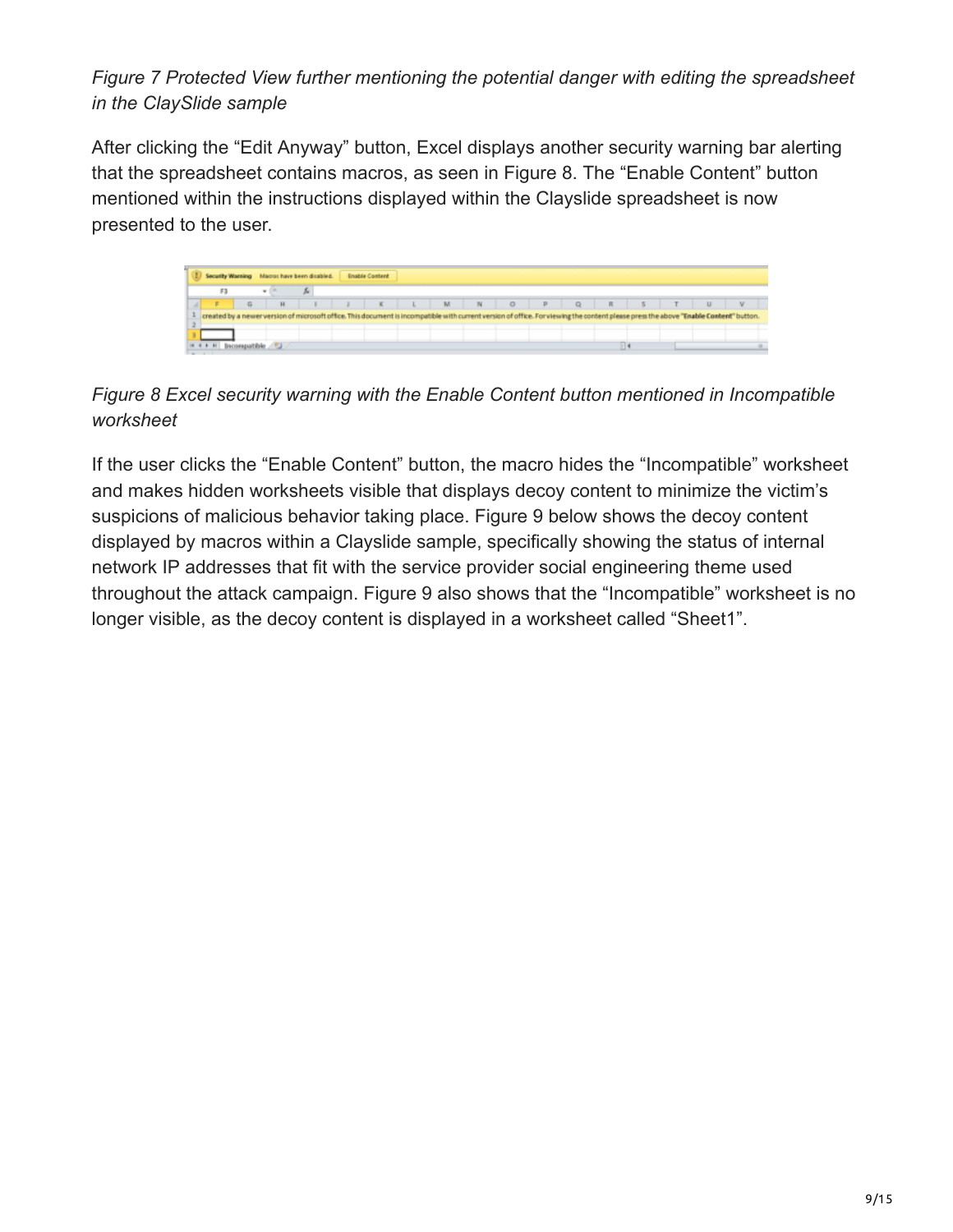| ⊿              | A                              | B             |
|----------------|--------------------------------|---------------|
| $\mathbf{1}$   | Ip                             | <b>Status</b> |
| $\overline{2}$ | 10.242.29.28                   | fail          |
| 3              | 10.242.29.29                   | down          |
| 4              | 10.242.29.30                   | <b>up</b>     |
| 5              | 10.242.29.31                   | fail          |
| 6              | 10.242.29.32                   | fail          |
| $\overline{7}$ | 10.242.29.33                   | up            |
| 8              | 10.242.29.34                   | up            |
| 9              | 10.242.29.35                   | down          |
| 10             | 10.242.29.36                   | up            |
| 11             | 10.242.29.37                   | up            |
| 12             | 10.242.29.38                   | fail          |
| 13             | 10.242.29.39                   | down          |
| 14             | 10.242.29.40                   | suspend       |
| 15             | 10.242.29.41                   | up            |
| 16             | 10.242.29.42                   | up            |
| 17             | 10.242.29.43                   | down          |
| 18             | 10.242.29.44                   | fail          |
| 19             | 10.242.29.45                   | fail          |
| 20             | 10.242.29.46                   | suspend       |
| $\blacksquare$ | $\blacksquare$<br>Sheet1<br>ಿದ |               |

*Figure 9 Decoy content displayed after enabling macros within a Clayslide sample*

After displaying the decoy content, the macro begins installing the script variant of the Helminth Trojan to the system. The process used by the macro to install this variant of Helminth begins with the creation of the following files and folders:

%PUBLIC%\Libraries\update.vbs %PUBLIC%\Libraries\dns.ps1 %PUBLIC%\Libraries\up %PUBLIC%\Libraries\dn %PUBLIC%\Libraries\tp

The malicious macro finishes the installation process by creating a scheduled task that is responsible for running the two scripts at regular intervals, as the scripts themselves do not have the ability to continually run after the initial execution. The following code snippet within the macro creates a scheduled task named "GoogleUpdateTaskMachineUI" that will run the update.vbs script every three minutes: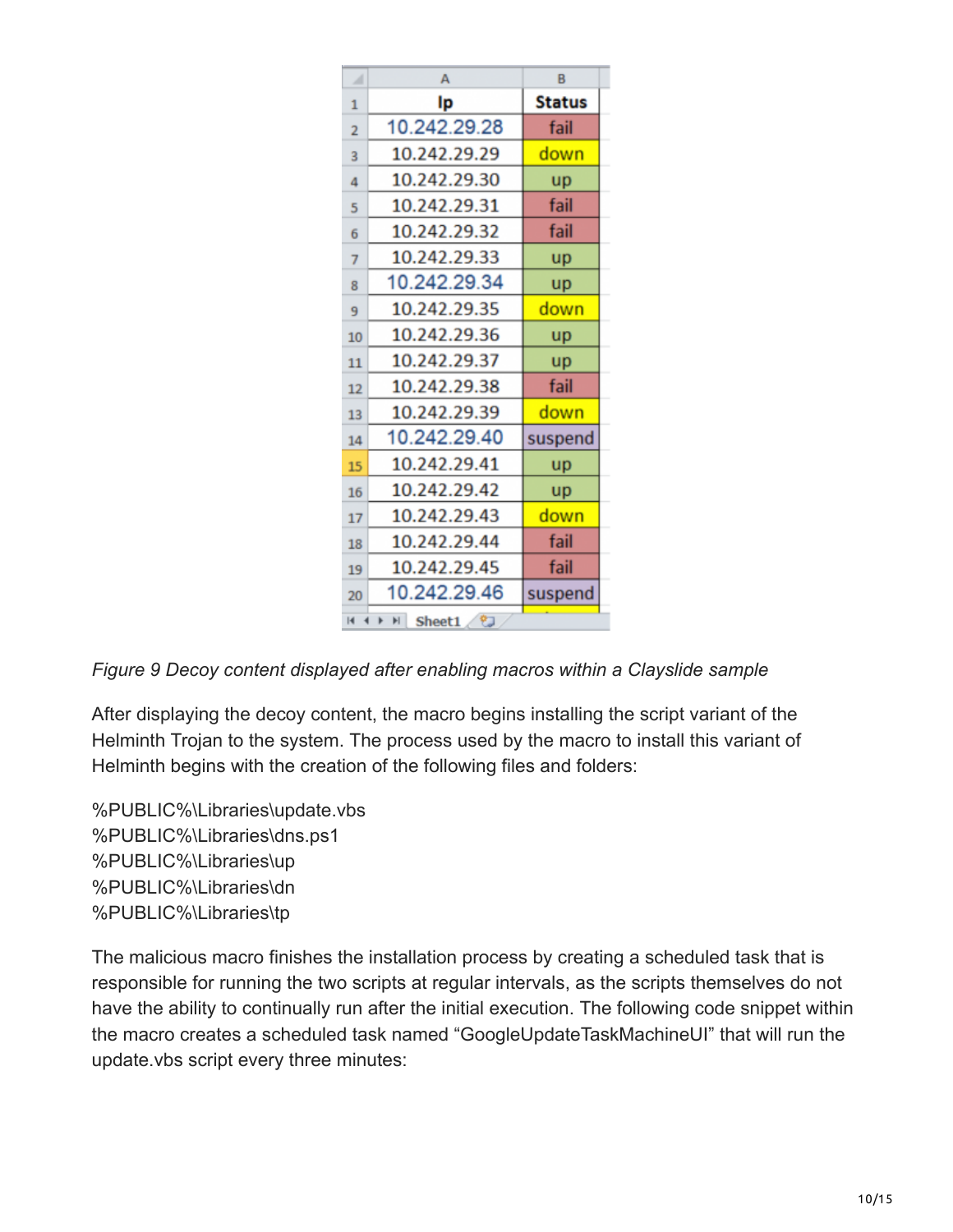wss.Run "schtasks /create /F /sc minute /mo 3 /tn " & Chr(34) & "GoogleUpdateTaskMachineUI" & Chr(34) & " /tr " & wss.ExpandEnvironmentStrings("%PUBLIC%") & "\Libraries\update.vbs", 0

## **Helminth Script Variant**

The script variant of the Helminth Trojan consists of a VBScript and PowerShell script named update.vbs and dns.ps1. We aptly named this variant the script version, as we found another version of this Trojan that we will discuss later in this Appendix. The update.vbs script is responsible for reaching out to its command and control (C2) server using HTTP requests to the following two URLs:

hxxp://go0gIe.com/sysupdate.aspx?req=<random number>%5Cdwn&m=d hxxp://go0gIe.com/sysupdate.aspx?req=<random number>%5Cbat&m=d

The C2 server will respond to the HTTP requests to the "bat&m=d" URL with a batch script that update.vbs will save to the "dn" folder and execute. The output of the downloaded batch script is saved to a text file in the "up" folder and uploaded to the C2 server via an HTTP POST request to the following URL:

hxxp://go0gIe.com/sysupdate.aspx?req=<random number>%5Cupl&m=u

Palo Alto Networks WildFire observed commands provided by the C2 server for the known Helminth samples. The commands, as seen below, show that the threat actors are attempting to do initial information gathering on the system, including available user accounts, username, computer name, running tasks, services, network services and if remote desktop is enabled.

whoami & hostname & ipconfig /all & net user /domain 2>&1 & net group /domain 2>&1 & net group "domain admins" /domain 2>&1 & net group "Exchange Trusted Subsystem" /domain 2>&1 & net accounts /domain 2>&1 & net user 2>&1 & net localgroup administrators 2>&1 & netstat -an 2>&1 & tasklist 2>&1 & sc query 2>&1 & systeminfo 2>&1 & reg query "HKEY\_CURRENT\_USER\Software\Microsoft\Terminal Server Client\Default" 2>&1

The update.vbs concludes by running the dns.ps1 PowerShell script. The dns.ps1 script is also responsible for communicating with the C2 server, but it uses DNS queries to send data to the server. The DNS queries sent by this script are queries to subdomains on the same domain as the C2 server, which contains system information or the contents of files from the system. The subdomain of the DNS request that acts as the initial C2 beacon has the following structure:

00000000<base 36 of a random number smaller than 46655>30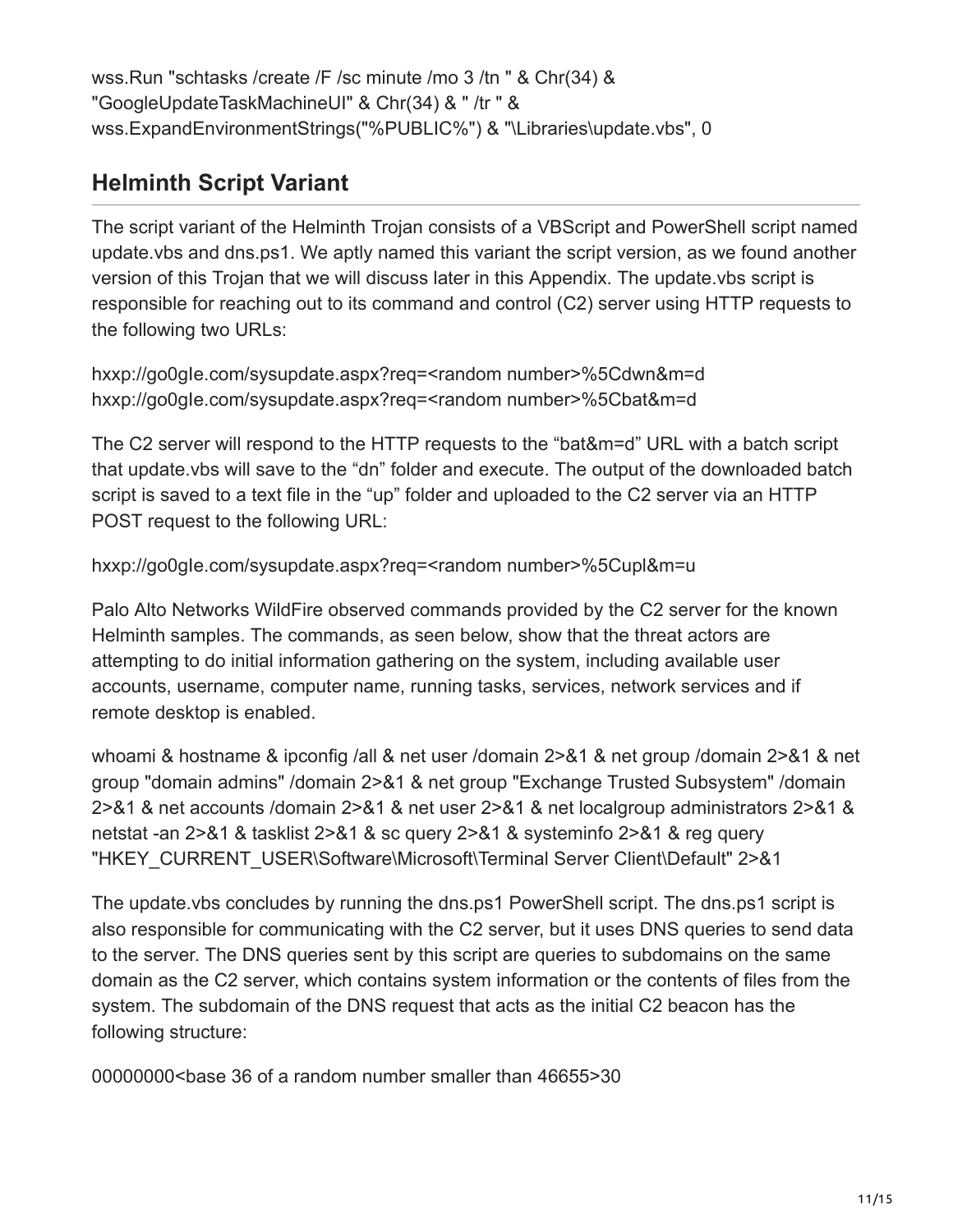The dns.ps1 script checks the response to this DNS query and uses the first octet of the resolving IP address as an identifier for the compromised system. The script then uses this identifier in a follow up DNS request to a subdomain with the following structure:

00<identifier>00000<base36 of a random number smaller than 46655>30

The C2 server will respond to these DNS queries with IP addresses that the script will parse and eventually treat as data to construct a batch script to execute on the system. The script specifically looks for the IP address "33.33.x.x" to mark the beginning of the batch script transfer. Upon receipt of this IP address, the script uses the last two octets of this IP address as a filename for the batch file that it saves to the "tp" folder that was initially created by the macro. Once the batch file name is obtained, the script will continue sending additional DNS requests and use the octets of the resolving IP addresses as characters to write to the batch script. The script continues writing characters to the batch script until it receives the IP address "35.35.35.35" that notifies the script to stop saving data to the file and to run the batch script.

The output of the downloaded batch file is saved to "%PUBLIC%\Libraries\tp\<batch filename>.txt". The script will then upload the output of this batch file by including the data in a sequence of DNS queries. The exfiltrates the output of the batch script by splitting up the data within the text file into chunks up to 23 bytes and sends the data within a series of DNS queries that have the following structure:

00<identifier><filename of batch file without its extension><base36 of sequence number> <base36 of a random number smaller than 46655><up to 23 bytes of data from batch script output>

Both the update.vbs and dns.ps1 both provide a fully functional remote shell to the actors, which allow the actor to carry out any activities on the compromised system they wish.

## **Helminth Executable Variant**

The executable variant of Helminth is installed with a Trojan that we are tracking as the HerHer Trojan. The HerHer Trojan saves several files to the file system upon execution to install the Helminth Trojan to the system.

- %APPDATA%\Roaming\Microsoft\Windows\Start Menu\Programs\Startup\Certificate Managment.lnk
- %APPDATA%\Roaming\Microsoft\Windows\Start Menu\Programs\Certificate.ico
- %APPDATA%\Roaming\Microsoft Temperary\adbmanager.exe
- %APPDATA%\Roaming\Microsoft Temperary\adbtray.exe
- %APPDATA%\Local\Temp\acro\Users\config.txt
- %PUBLIC%\Libraries\~Windows\wintrust.hlm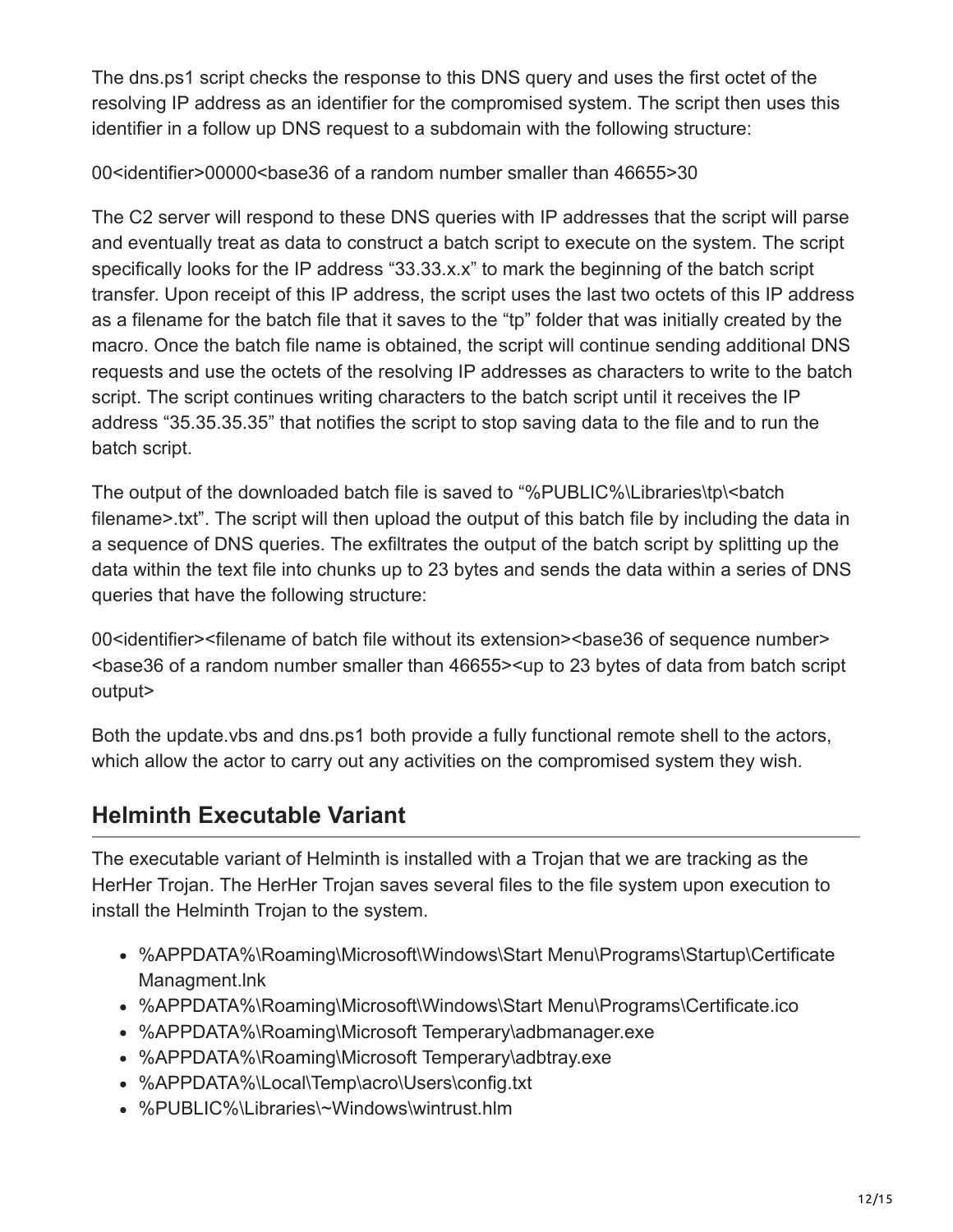The "Certificate Managment.lnk" shortcut uses the "Certificate.ico" file for its icon, as seen in Figure 10.



#### *Figure 10 Icon file used*

Additionally, it has a comment of 'herher', which is basis of the dropper's name. Helminth relies on the following shortcut for persistence, as it runs the Trojan each time the system starts using the following command line:

"C:\Users\Rick James\AppData\Roaming\Microsoft Temperary\adbmanager.exe" q 1

The 'adbmanager.exe' and 'adbtray.exe' files are the actual Helminth Trojan, both of which are the same executable. The reason for two different filenames is currently unknown. The Helminth Trojan requires arguments on the command-line to execute properly ('q' in the analyzed sample as seen in the 'Certificate Managment.lnk' shortcut), one of which will run the Trojan's functional code and the other can open a dialog box as a decoy.

The Helminth Trojan begins by creating a mutex named '[username]ver4.1' and writes its embedded configuration as ciphertext to the following file:

#### %APPDATA%\Local\Temp\acro\Users\config.txt

The Trojan will later decrypt the contents of this file using the RC4 algorithm, using the MD5 hash of 'f246b23d-c2d6-45f2-b268-dec30d9adaad' as the key. We decrypted the configuration file dropped by Helminth and found the structure of the configuration file is 'IsAlive,[sleep interval]\r\n[C2 domain]'. For example, one Helminth sample had the following data within the "config.txt" file:

#### IsAlive,30 checkgoogle.org

The Helminth executable variant is able to run batch scripts provided by the C2 server, which is very similar to the script version of this Trojan. The executable variant has one additional capability that is not present in the script version, which involves the ability to log keystrokes via a supplemental keylogger module.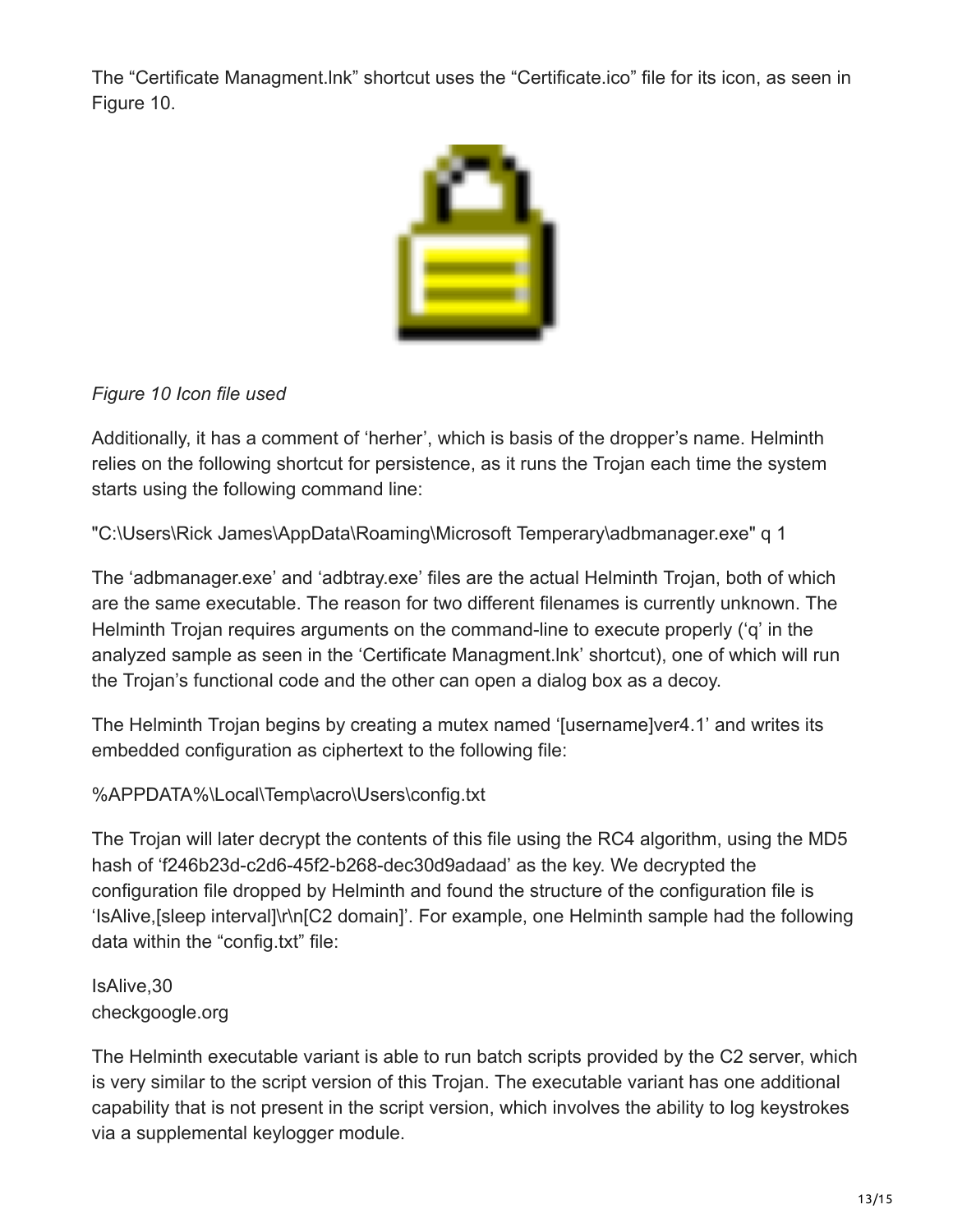Helminth loads its keylogger module of the Trojan by loading the wintrust.hlm file dropped by the HerHer Trojan as a DLL and calling its exported function named 'Initialize'. The keylogger that creates a window named 'kk' to monitor both the clipboard and keystrokes and to save the data in cleartext to the file '%TEMP%/acro/Users/[GUID from CoCreateGuid]kk.tmp'. The keylogger saves the keystrokes and the name of the Window visible while the keys were typed to this file in the following structure:

## ####T####[Window Name]####ET#### [logged keystrokes]

The wintrust.hlm keylogger logs the contents of the clipboard to the same file, but the clipboard contents do not follow a header that specifies the window name like the other logged keystrokes. The clipboard contents are logged to the file in the following format:

```
<<< Clipboard ---> [contents of clipboard]>>>
```
## **Helminth Exe C2 Communications**

The Helminth executable is able to communicate with its C2 server via HTTP and via DNS queries in very similar ways to the Helminth script variant. In fact, the DNS beacons follow the same structure and sequence as the script variant of Helminth discussed in the previous section. The main difference between the beacons sent from the two variants of Helminth is the data included within the beacon, as the script variant does not send any system information within the beacons, whereas the executable version sends system and malware specific information within both the HTTP and DNS beacons.

Helminth executables include the system and malware information within HTTP beacons in the "Cookie" field of the request. Helminth structures the beacon data as follows:

Function=F1; ID=[MD5 of Computer and Username]; Group=[Hardcoded in Malware]; Name=[Hardcoded in Malware]; Service=0;

The Trojan will encrypt this data using RC4 and the MD5 hash of "f246b23d-c2d6-45f2-b268 dec30d9adaad" as the key and encode the encrypted data using base64. Figure 11 shows a Helminth HTTP beacon with the Cookie field containing the base64 data.



*Figure 11 Helminth HTTP C2 beacon*

Helminth sends data within DNS beacons differently than the HTTP beacons and includes additional information as well. The data within the DNS beacons follows the structure: